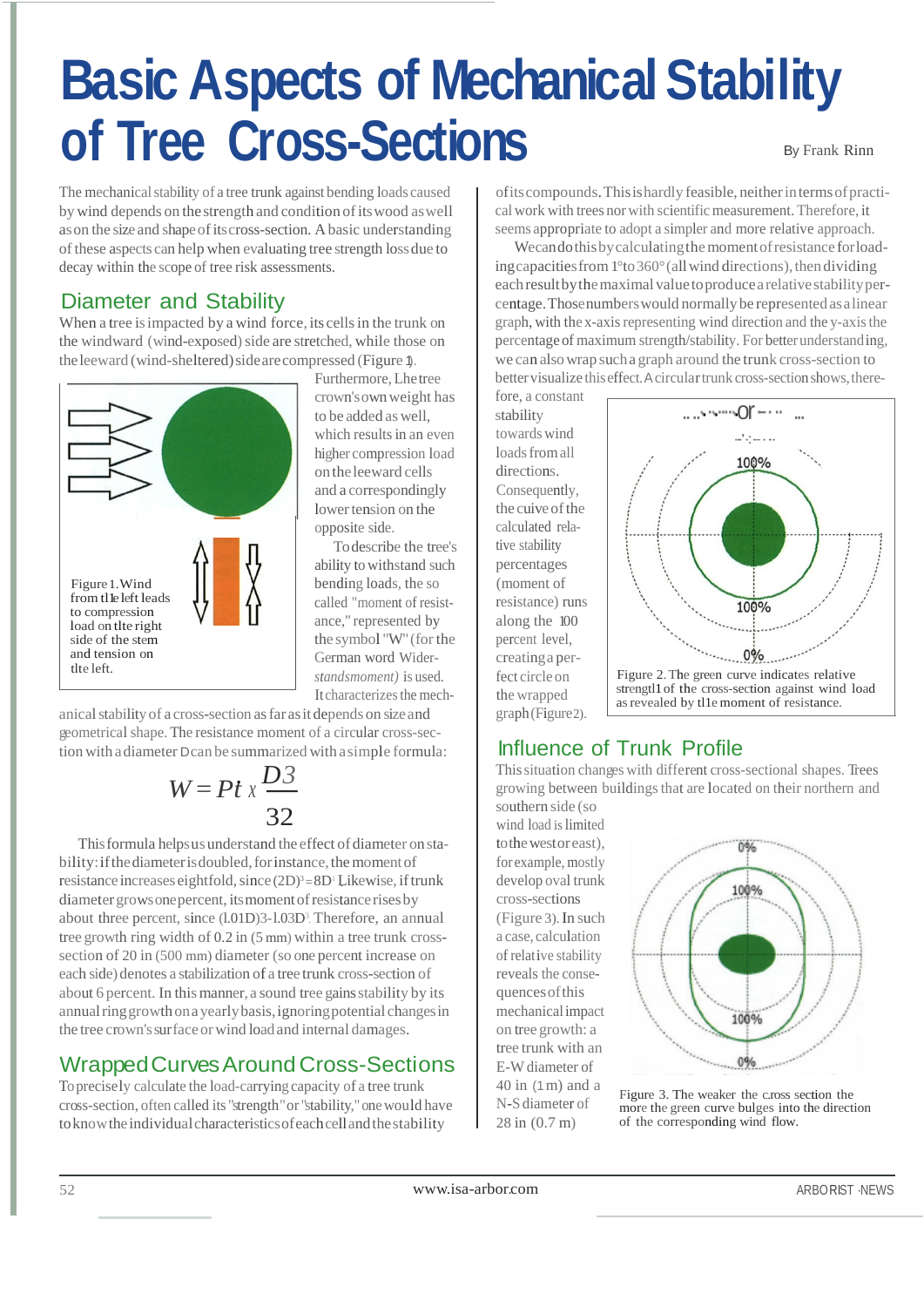

retains only approx. 50 percent or maximum stability when exposed to wind load rrom the no1h or south. The relative stability curve around the trunk "bulges" accordingly (Figure 3), where the bulges represent drops in strength. As a consequence, ir the build ings south or the tree were demolished and

the tree suddenly exposed to wind from that direction, the possibility or the tree's failure would be greatly increased.

Trunk nares at the lower Ltunk cannot only be used to estimate the ptimaty wind-loading direction. Inaddition, they are critical for a tree's stability because of their innuence on the profile of the cross-section.

For example, the cross-section in Figure 4 matches a tree growing aL a location where the dominant wind exposure is Lo the south-west. Along the SW-NE axis or wind exposure, the resulting cross-section is approximately twice as strong along the opposing SE-NW axis.

The green at Towpointing SE on the diagram indicates that the cross-section displays the lowest stability against wind loading from the N'vY, as revealed by the large bulge (=drop in strength) on the opposite side. If the tree were exposed Lo wind loads from all directions, the highest possibility or a bending break would be expected in the direction or the arrow.

## Defect Size and Strength Loss

In the simple case of a circular trunk cross-section with a cavity in its center, the internal diameter of this cavity vvill be included in calculating the moment of resistance:

$$
W = Pi \times \frac{D4 - d4}{32 \times D}
$$

For example, a trunk diameter of  $0=40$  in  $(1 \text{ m})$  with a center cavity diameter  $d=20$  in (0.5 m) has 50 percent of its radius missing. That con-esponds to a loss of cross-section surface of 25 percent but a relative strength loss of a mere 6 percent. Following this equation, when about 70 percent of the radius is gone (i.e.,  $t/R$ "" 0.3), the cross-section lost about 50 percent of its area but only 25 percent or its strength (Figure 5).

Consequently, the actual strength loss is significantly lower than professionals as well as laymen might expect when observing the extent of internal damage. Ir this aspect is considered when making decisions about tree stability, it can often save the tree, especially if non-arborisls have to decide what action has to be taken - be it neighbours in dispute or politicians.

As the cross-sectional residual wall ('shell wall') continues to thin out (Figure 6), the informational value or the fonnula we examined begins to reach the limits or its validity: it assumes that a cross-section stays finn and does not get defonned due to the loading force. But, the

torsional and shear strength characteristics of wood are significantly lower compared to compression and tension strength in longitudinal direction. Skatter and Kucera  $(2000)$  showed that this is the reason why torsion is an important factor for tree failures. For example, a

tree trunk with a remaining shell wall thickness or



of the diameter, SO percent of the cross section is lost but only 25 percent of the moment of resistance

only 10 percent or the radius (Figure 7), should theoretically still provide 35 percent of its strength. This cannot be true and needs to be con-ected due to torsional effects, shear stresses and different failure modes than just bending.

# Influence of Location of Decav

Up to this point we have assumed that the decay was located in the center of the cross-section. When it is not, different calculations must be used: mathematically speaking, an integral is calculated summarizing the contribution or each wooden cell regarding whether it is loaded under compression or tension.

When wood decay in a tree trunk is at the edge, the resistance moment towards the opposite side from the decay decreases to a greater degree because tension strength of wood is higher than compression strength (FPL 2010).

Figure 8 represents such an off-center situation, characterized in this example by a thin or missing shell wall on one side. As earlier, the red curve shows the relative value or resistance moment in the